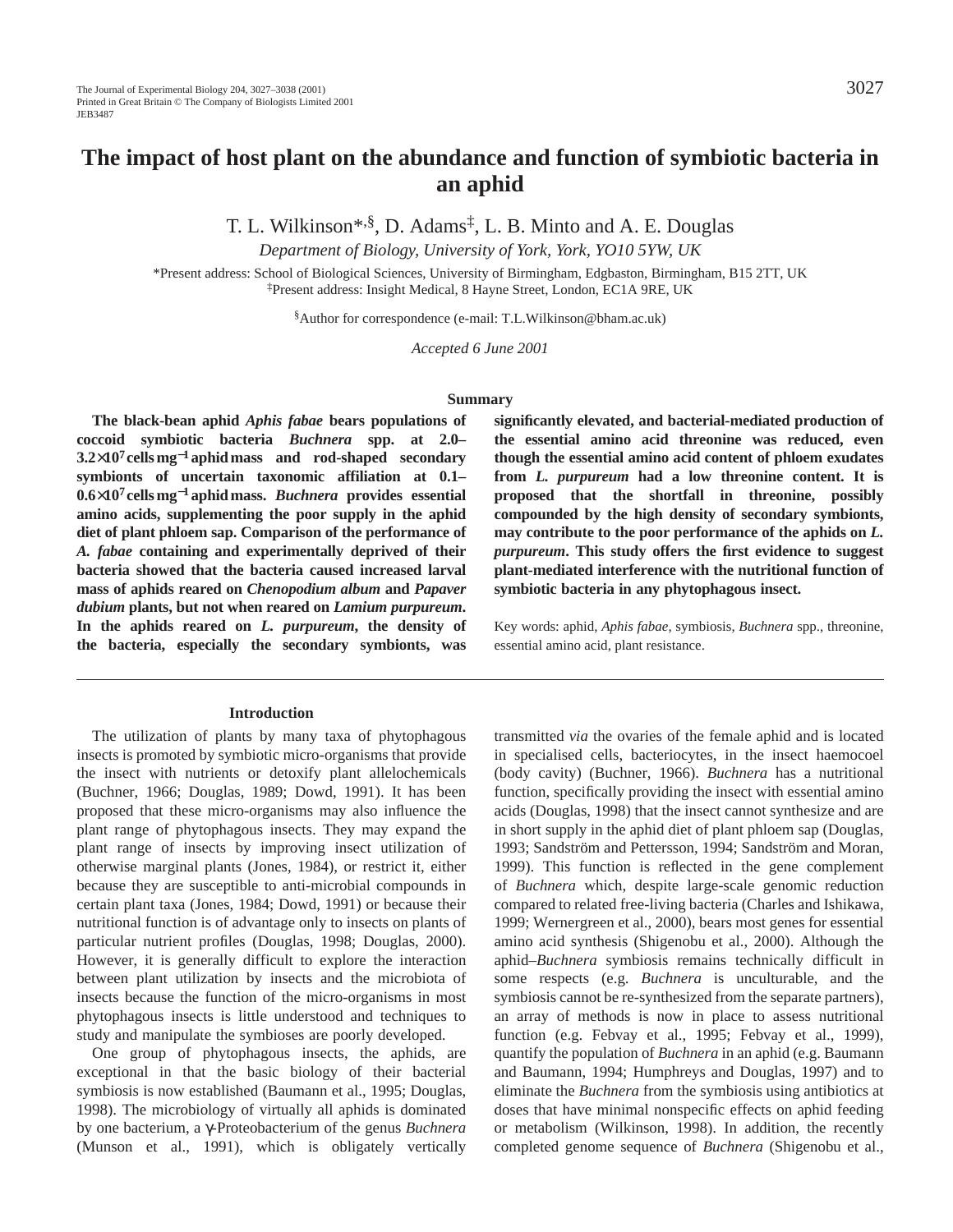# 3028 T. L. WILKINSON AND OTHERS

2000) provides the basis for genomic approaches to explore *Buchnera* function.

Many aphids bear one to several bacterial taxa, phylogenetically distinct from *Buchnera* and informally known as 'secondary symbionts', associated with the bacteriocytes or free in the insect haemocoel (Buchner, 1966; Douglas, 1989). No specific function has been attributed to the secondary symbionts, and they are not universal in some aphid species reported to bear them (Chen and Purcell, 1997; Fukatsu et al., 2000; Sandstrom et al., 2001; Darby et al., 2001). The secondary symbionts are eliminated by the antibiotic treatments used to generate *Buchnera*-free aphids, and aphids deprived of their symbiotic bacteria are termed aposymbiotic aphids, as distinct from the symbiotic aphids containing their 'normal' complement of bacteria.

We have selected the black bean aphid *Aphis fabae* Scop. as an experimental system to investigate the impact of plant species on the aphid–bacterial symbiosis. The parthenogenetic morphs of this species are polyphagous, with 80–100 species recorded as host plants in the field (Stroyan, 1984; Thieme, 1987); the host plants include several crops, e.g. sugar beet, broad bean (Blackman and Eastop, 1984). In our first analysis (Adams and Douglas, 1997), the capacity of symbiotic and aposymbiotic *A. fabae* to utilize a panel of 16 plants, including species recorded as hosts and non-hosts in the field, was compared. The aposymbiotic aphids performed poorly on all plant species, and symbiotic aphids performed significantly better than the aposymbiotic aphids on many, but not all, of the plants. These data suggest that the symbiotic bacteria in *A. fabae* do not generally enhance utilization of marginal hosts by this aphid, but the data are compatible with a role for the bacteria in defining the limits to its plant range.

The purpose of this study was to identify the basis for the restriction of bacterial-mediated promotion of aphid performance to certain plant species. We focused particularly on one plant, the labiate *Lamium purpureum* ('red dead nettle'), which is occasionally colonised by *A. fabae* in the field (Blackman, 1974; A. E. Douglas, unpublished observations) and supports poor performance of symbiotic aphids in the laboratory (Adams and Douglas, 1997) and field (Raymond et al., 2000). The principal objective was to explore whether the population or nutritional function of the symbiotic bacteria are suppressed in *A. fabae* on *L. purpureum*, by comparison with two alternative host plants, *Chenopodium album* ('fat hen') and *Papaver dubium* ('long-headed poppy'), which support vigorous colonies of *A. fabae* in the field. Although the focus of this study is the nature of the interactions between insect–bacterial symbioses and plants, this area of research may also offer insight into factors promoting crop resistance to the many insect pests with symbiotic bacteria.

### **Materials and methods**

## *The plants and aphids*

The plants, *Chenopodium album* (family Chenopodiaceae), *Lamium purpureum* (Lamiaceae), *Papaver dubium* (Papaveraceae) and *Trifolium repens* (Leguminosae) were grown from seed (Herbiseed, UK) in medium nutrient compost (John Innes F2) under glass at  $20 \pm 3$  °C and used as preflowering plants at 3–4 weeks post-sowing. The experimental aphids were *Aphis fabae* Scop. subspecies *fabae* clone HR91/3, originally collected from a pre-flowering *Vicia faba* crop in 1991 and maintained on *V. faba* cv. The Sutton at 20 °C with an 18 h:6 h light:dark regime. Clone HR91/3 bears both *Buchnera* and secondary symbionts.

Each experiment was initiated by allowing adult apterae from the culture on *V. faba* to larviposit over 24 h (day 0 to day 1) on a chemically defined diet of formulation A (0.15 mol l−<sup>1</sup> amino acids and 0.5 mol l−<sup>1</sup> sucrose; Prosser and Douglas, 1992) with or without the antibiotic rifampicin at 50 µg ml−<sup>1</sup> diet (Rahbé et al., 1994). 1 day later, replicate groups of larvae (described as 2 days old) were transferred to the test plants. Unless stated otherwise, they were harvested 7 days later (when 9 days old). Light microscopical analysis of serially sectioned 9-day-old aphids confirmed that the symbiotic bacteria *Buchnera* in the rifampicin-treated aphids were disrupted (see Results), i.e. these insects were aposymbiotic.

Aphids were individually weighed to the nearest µg on a Mettler MT5 microbalance. For analysis of the intrinsic rate of population increase (*r*m), the aphids were caged individually in clip-cages (3 cm diameter), and the time from birth to reproduction (the prereproductive period, *T*) and number of offspring deposited in the time equivalent to  $T (M_d)$  were quantifed.  $r_m$  was calculated as 0.738(ln*M*<sub>d</sub>)/*T* (Wyatt and White, 1977).

## *Quantification of* Buchnera *in aphids*

The symbiosis was assessed in nine serially sectioned symbiotic and aposymbiotic aphids from each plant species, for which none of the sections had been damaged or lost during preparation. Each aphid was fixed in modified Bouin-Dubosq solution (Ponsen, 1976), embedded in Histoplast paraffin wax, sectioned  $(8 \mu m)$  and stained with Gills Haemotoxylin and alcoholic Eosin (Kiernan, 1981).

Embryos were dissected from aphids in ice-cold 50 mmol l−<sup>1</sup> Tris-HCl, pH 7.5, using fine pins at  $\times$ 100 magnification, and carefully separated from surrounding maternal tissues with multiple washes in Tris-buffer. To quantify the density of bacteria, each aphid or embryo preparation was homogenized in a known volume of ice-cold 50 mmol l−<sup>1</sup> Tris-HCl, pH 7.5, with  $0.25 \text{ mol}^{-1}$  sucrose and  $3.9 \times 10^7$  polystyrene 'ultraspheres' (2.1 µm diameter) ml<sup>-1</sup> (final density). Eight replicate samples of each homogenate were examined by phase-contrast microscopy at ×1000 magnification, and the numbers of bacterial cells and ultraspheres in a single field of view per sample were scored. The volume of homogenate per field of view was calculated from the number of ultraspheres scored, and this was used to transform the number of bacteria scored to density per unit homogenate volume. The mass of the embryos could not be quantified accurately (Douglas, 1996) and therefore, for comparisons of the bacterial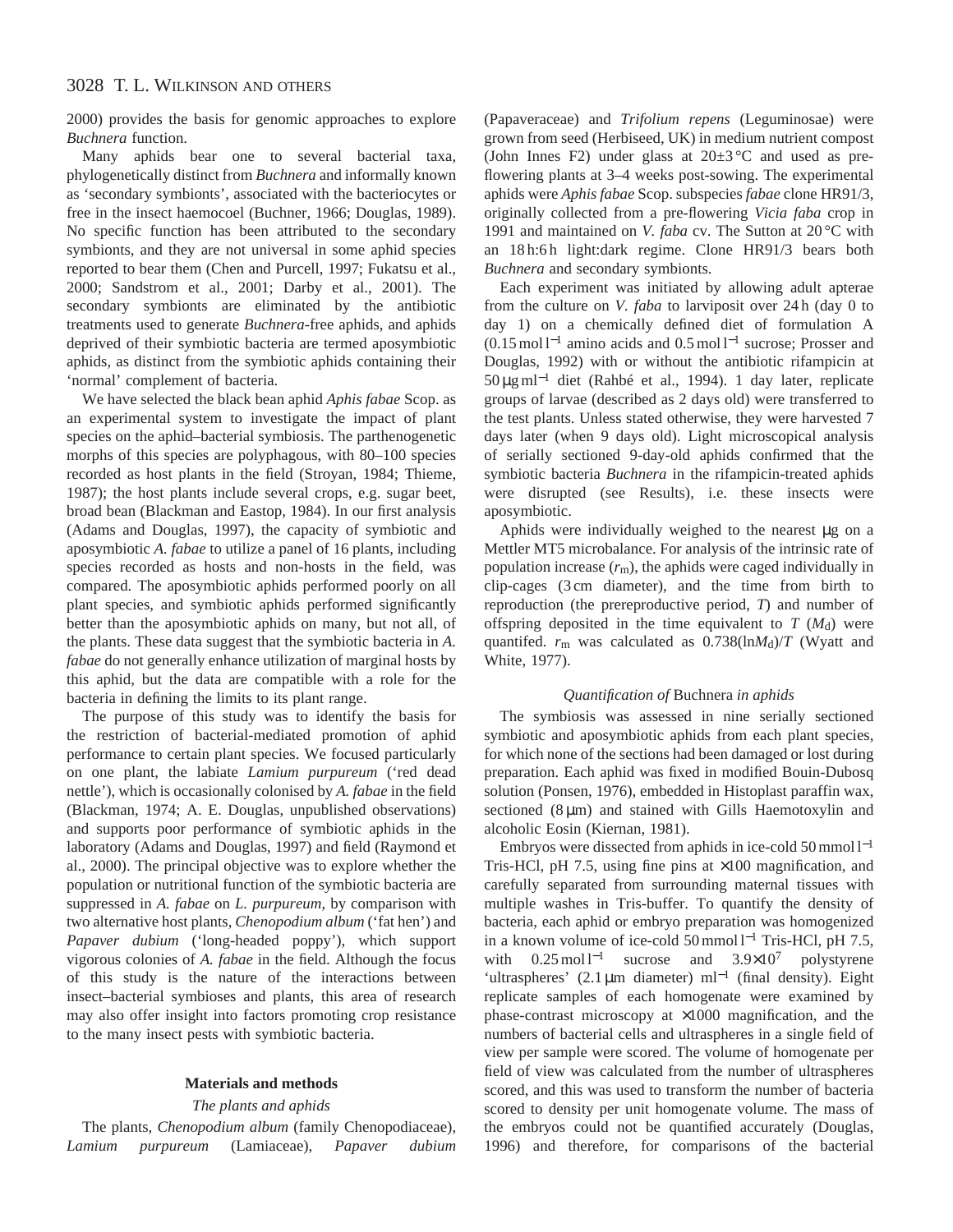populations in the total aphid tissues and embryos, bacterial density was expressed per unit of aphid protein. The protein content of each homogenate was quantified using a protein assay kit from BioRad Chemical Co., following the manufacturer's instructions for the microassay, with bovine serum albumin as standard.

### *Amino acid analysis*

The amino acids in plant phloem exudates, aphid honeydew and methanol extracts of aphids were quantified. The phloem sap of plants was sampled by the EDTA exudation technique (King and Zeevart, 1974) as modified by Douglas (Douglas, 1993). Briefly, the top fully expanded leaf from 10 plants of each species was excised with sharp scissors and its cut surface was immediately immersed in 0.2 ml 5 mmol l<sup>-1</sup> Na<sub>2</sub>EDTA solution and incubated at 25 °C for 90 min in the dark with a saturated solution of KH<sub>2</sub>PO<sub>4</sub> to maintain high humidity. Honeydew deposited over 2 days onto circles of tinfoil placed below groups of ten 7- to 9-day-old aphids was collected into known volumes of filter-sterilized distilled water; the tinfoil was then air-dried, and the weight of honeydew collected determined from the difference in mass of the tinfoil before and after honeydew collection. Individual pre-weighed 9-dayold aphids were homogenized in 0.1 ml ice-cold 80 % methanol in a glass hand-held tissue grinder; the homogenate was centrifuged at  $20,000g$  for 15 min and the supernatant was retained. All samples were frozen at –20 °C prior to analysis.

Amino acids in the samples were derivatized with *o*phthaldialdehyde (Jones et al., 1981) and separated by reversephase high-pressure liquid chroamtography (HPLC) on a Beckman HPLC System Gold delivery system using a C18 ultrasphere column and Shimadzu RF-551 fluorescence detector. The reference amino acids were AA-S-18 (Sigma Chemical Co.) supplemented with asparagine, glutamine and tryptophan. All protein amino acids except proline and cysteine can be detected by this methodology. In some analyses, certain amino acids with similar elution times could not be discriminated with complete confidence and they are displayed as amino acid pairs: histidine + serine, alanine + tyrosine and tryptophan + methionine.

#### *Radiochemical analysis*

More than 90 % of the amino acids in *A. fabae* are in protein, the amino acid composition of which does not vary with diet or aposymbiosis (Douglas et al., 2001). To quantify the incorporation of essential amino acids synthesized by the symbiotic bacteria into protein, the non-essential amino acid [U-<sup>14</sup>C]glutamic acid  $(1 \text{ mCi m}^{-1} \text{ in } 2\%$  ethanol, ICN Radiochemicals Ltd; purity confirmed by thin-layer chromatography) was injected into 8-day-old aphids reared on each plant species. Each aphid was immobilised on its back by suction from a vacuum and 50 nl of radioactivity was administered *via* the lateral abdomen with a fine glass needle attached to a fixed-dose Nanoliter Injector (World Precision Instruments). The aphids were returned to the plant and harvested 24h later, when the amount of radioactivity

incorporated into the protein fraction was maximal (A. E. Douglas and L. B. Minto, unpublished results).

To analyse the distribution of radioactivity among proteinbound amino acids in the aphids, each replicate group of 5–10 aphids was homogenized in ice-cold 50 mmol l−<sup>1</sup> Tris-HCl, pH 7.5, incubated with 10 % trichloroacetic acid (TCA) for 30 min on ice and centrifuged at  $14,000g$  for 15 min at 4 °C. The pellet was washed twice with 10 % TCA and once with ether, and then dried and hydrolysed in a vacuum-sealed ampoule with 6 mol l−<sup>1</sup> HCl at 110 °C for 24 h, to hydrolyse the protein. The hydrolysate was neutralised with NaOH, dried, dissolved in 80 % methanol and analysed by HPLC (as above). The eluate from the HPLC delivery system was collected with a fraction collector (30 s per sample) and each sample was mixed with 4 ml scintillation fluid (Ultima Gold XR, Packman). Radioactivity was quantified in a scintillation counter (Tri-Carb Packard) with preset  ${}^{14}C$  windows and quench curve. The counts obtained for control aphids injected with 50 nl 2 % ethanol were subtracted from the experimental data. The amino acid identifications were confirmed by thin layer chromatography (TLC) with autoradiography, following the procedure of Wang and Douglas (Wang and Douglas, 1999).

#### *Statistical methods*

The data sets were analysed by parametric statistical tests after confirmation of normal distributions with homogenous variances by the Kolmogorov–Smirnoff one-sample test and Bartlett's test, respectively. Logarithmic and arcsine-square root transformations were required where shown. One-way analysis of variance (ANOVA) was used to investigate the impact of plant species on numbers of bacteriocytes in the maternal tissues of symbiotic aphids, the threonine content of phloem exudates and aphid honeydew, and the incorporation of radioactivity from 14C-glutamate into amino acids. The effects of rearing plant and antibiotic treatment on aphid amino acid content was explored by two-way ANOVA, and the effects of rearing plant, type of bacteria (*Buchnera* or secondary symbionts) and aphid tissue (total or embryos) on bacterial density were tested by three-way ANOVA. A Bonferroni correction for multiple tests  $(\alpha' = 0.05)$  were included where appropriate and Tukey's honestly significant difference method was adopted for pairwise comparisons that contributed to significant ANOVA differences.

The amino acid composition of phloem exudates from the three test plant species was compared by multivariate analysis of variance (MANOVA) of balanced, single-factor design with log-transformed data (nmol amino acid exuded per sample) as the dependent variable. Principal components analysis (PCA) was performed with the relative amount of each amino acid (mol %) and correlation matrix to standardize variables.

### **Results**

## *Aphid performance*

The three test plant species, *Chenopodium album*, *Lamium purpureum* and *Papaver dubium* were colonised by the 2-day-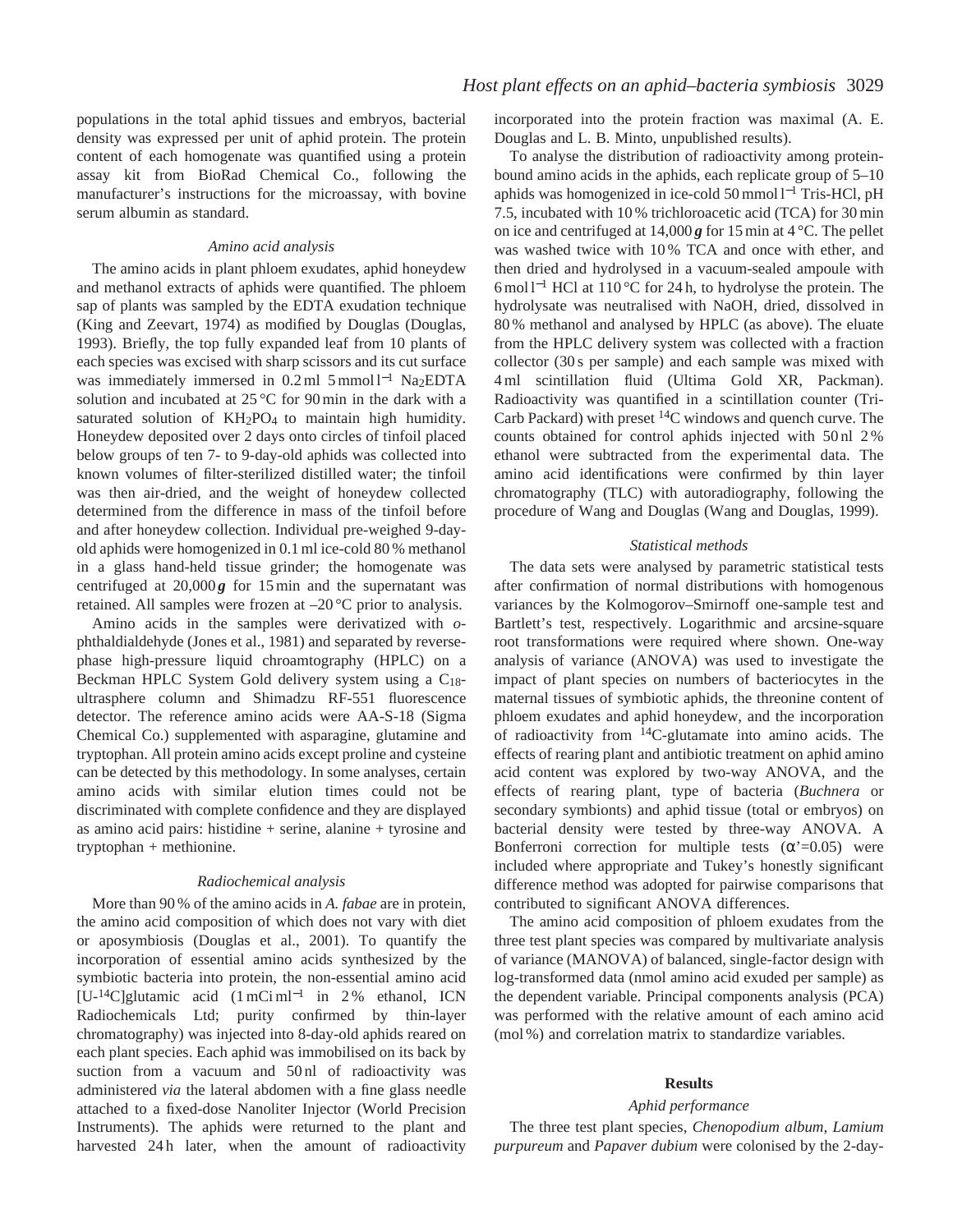

Fig. 1. The mass of 9-day-old larvae of *A. fabae* reared for 7 days on the three test plant species. Values are means  $\pm$  s.e.m. ( $N=10$ ). Values with different letters are significantly different (*P*>0.05) by Tukey's test. ANOVA: for plant species: *F*2,54=17.37, *P*<0.001; for symbiosis: *F*1,54=77.03, *P*<0.001; for interaction: *F*2,54=4.11, 0.05>*P*>0.01.

old symbiotic and aposymbiotic aphids, which settled readily and fed, as indicated by honeydew production. Over the following week (i.e. to day 9), the aphids on all plant species developed to the fourth (final) larval stadium. The mass of aposymbiotic aphids did not vary significantly with the species of rearing plant, but the symbiotic aphids on *P. dubium* and *C. album* were more than double the mass of the symbiotic aphids on *L. purpureum*, which were not significantly heavier than the aposymbiotic aphids on any of the plants (Fig. 1). These data suggest that the bacterial symbiosis may be depressed in symbiotic aphids on *L. purpureum*.

On all plant species, the larval development time of the symbiotic aphids was 9–12 days and the adults produced offspring, generating long-term cultures on all three plant species, although the cultures were conspicuously more vigorous on *C. album* and *P. dubium* than on *L. purpureum*. The intrinsic rate of population increase, *r*m, of aphids on *C. album* and *P. dubium* was 0.27±0.011 (*N*=14) and 0.32±0.007 (*N*=9) aphids aphid−<sup>1</sup> day<sup>−</sup>1, respectively. Aphid fecundity on *L. purpureum* was low, and consistent values of  $r<sub>m</sub>$  could not be obtained because the mortality of these aphids in early adulthood was relatively high and varied between experiments.

The aposymbiotic aphids persisted for 2–7 weeks on all plant species. They remained as fourth-instar larvae for 12–40 days before dying or moulting to adulthood. A few adults produced one to several offspring, but these were dead at birth or died without developing beyond the first larval stadium.

Subsequent experiments investigated the density and nutritional function of the bacteria in symbiotic aphids, using 9-day-old larvae to ensure that the insects under all treatments were of comparable developmental age. Bacterial density and aphid amino acid metabolism are known to vary with developmental age (e.g. Whitehead and Douglas, 1993; Baumann and Baumann, 1994; Wilkinson and Douglas, 1995; Douglas, 1996).

## *Light microscopy of sectioned aphids*

Every serially sectioned 9-day-old symbiotic aphid on all three test plant species contained bacteriocytes, with cytoplasm packed with *Buchnera*, in both the maternal haemocoel and embryos. The number of bacteriocytes in the maternal haemocoel could be scored readily and did not vary among the plant species: 64.6±6.29 in aphids on *C. album*, 66.0±5.66 in aphids on *L. purpureum* and 66.6±8.40 in aphids on *P. dubium* (means ± S.E.M., 10 replicates; *F*2,24=0.20, *P*>0.05). The aposymbiotic aphids bore no identifiable bacteriocytes or bacterial cells in either the maternal haemocoel or in the embryos, confirming that the antibiotic treatment had disrupted the symbiosis.

In the sectioned material, the embryos in all symbiotic aphids were structurally intact and at a range of developmental stages, including some with appendages, but the aposymbiotic aphids on all plants bore few embryos, most of which appeared structurally disorganised. Abnormalities in other organ systems were not generally evident in any aphids. However, the stomach (anterior midgut) in both symbiotic and aposymbiotic aphids on *C. album* was distended, and its lumen in the stained sections of aphids contained dense aggregations of basophilic droplets. Parallel dissections of fresh aphids confirmed that the stomach was enlarged in aphids reared on *C. album*, up to twice the length of the stomach in aphids of the same age and size on *P. dubium*, and opaque due to the accumulation of white material in the lumen.

#### *Bacterial density in aphid homogenates*

The homogenates of the symbiotic aphids bore two morphological forms of bacteria: cocci of diameter 2–4  $\mu$ m, identified as *Buchnera*, and rods of length 1–5 µm, referred to as 'secondary symbionts'. The density of *Buchnera* in the aphids*,* in the range 2.0–3.2×10<sup>7</sup> cells mg−<sup>1</sup> fresh mass, was consistently greater than that of secondary symbionts, at 0.1–0.6×107 cells mg<sup>−</sup>1. In Fig. 2, the bacterial populations are expressed on the basis of protein content to permit direct comparison between the bacterial density in the total aphid tissues and their embryos. All the main factors in the ANOVA (summarised in the legend to Fig. 2) are statistically significant: the bacterial density varied with plant species and was higher in the total aphid tissues than embryos, and the density of *Buchnera* was higher than that of the secondary symbionts. The significant interaction terms of the ANOVA indicate that the difference between the density of *Buchnera* and secondary symbionts was greater in the embryos than in total tissues and varied with the test plant species. Application of Tukey's test to the data revealed that the populations of secondary symbionts were significantly depressed in aphids on *C. album* and *P. dubium*, relative to aphids on *L. purpureum*, and in embryos relative to total aphid tissues.

#### *Amino acid synthesis in the aphids*

To explore whether bacteria in aphids on *L. purpureum* are functional, essential amino acid synthesis by aphids was investigated. Radiolabelled glutamic acid was used as the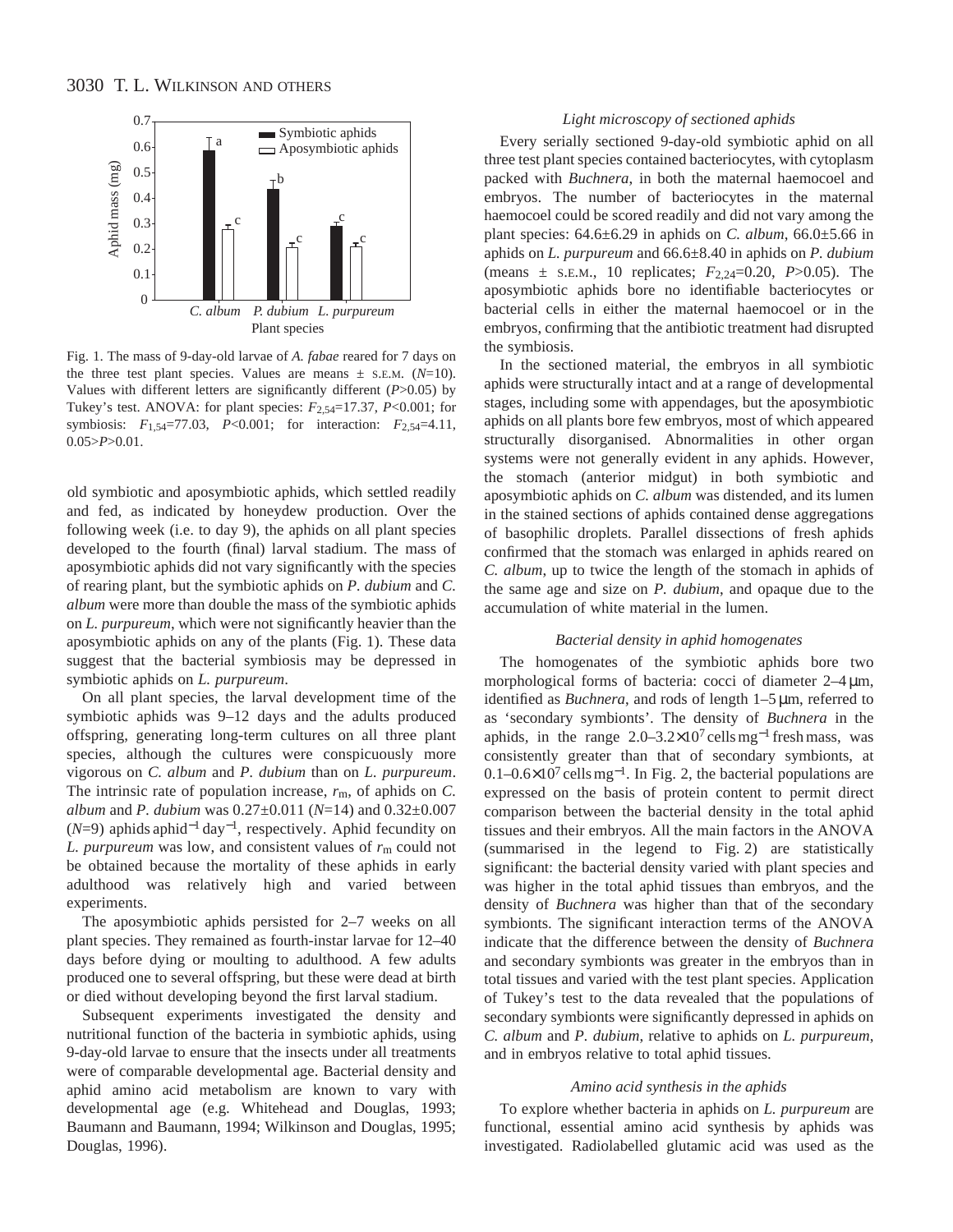

Fig. 2. The density of *Buchnera* and secondary symbionts in symbiotic aphids. Data were tested for significance by ANOVA (on logarithmic-transformed data): plant species, *F*2,78=51.52, *P*<0.001; tissue (total tissues *versus* embryos), *F*1,78=238.67, *P*<0.001; bacterial type (*Buchnera versus* secondary symbionts) *F*1,78=1298.5, *P*<0.001; plant species  $\times$  tissue, *F*<sub>2,78</sub>=1.29, *P*>0.05; plant species  $\times$ bacterial type,  $F_{2,78}=23.62$ ,  $P<0.001$ ; bacterial type  $\times$  tissue,  $F_{1,78}=29.40$ ,  $P<0.001$ ; plant species  $\times$  bacterial type  $\times$  tissue, *F*2,78=2.95, *P*>0.05. Density is expressed per unit protein; the total aphid tissues comprised 43 µg protein mg−<sup>1</sup> fresh mass (without significant variation among rearing plant species, *P*>0.05). Values are means  $\frac{1}{2}$  and  $\frac{1}{2}$  and  $\frac{1}{2}$  and  $\frac{1}{2}$  and  $\frac{1}{2}$  and  $\frac{1}{2}$  and  $\frac{1}{2}$  and  $\frac{1}{2}$  and  $\frac{1}{2}$  and  $\frac{1}{2}$  and  $\frac{1}{2}$  and  $\frac{1}{2}$  and  $\frac{1}{2}$  and  $\frac{1}{2}$  and  $\frac{1}{2}$  becom

precursor because bacterial-mediated synthesis of the essential amino acids isoleucine, lysine and threonine has previously been demonstrated for *A. fabae* reared on chemically defined diets (Douglas et al., 2001). The radiolabelled amino acids identified in protein hydrolysates by HPLC were the nonessential glutamic acid, aspartic acid and alanine in both symbiotic and aposymbiotic aphids, and isoleucine, threonine and a trace of lysine in symbiotic aphids. Parallel TLC analysis confirmed these identifications and additionally established that the non-essential proline (which cannot be detected by HPLC) was radiolabelled in both symbiotic and aposymbiotic aphids. The distribution of radioactivity among the amino acids readily detectable by HPLC in protein hydrolysates of symbiotic aphids on the three test plant species is shown in Fig. 3 (lysine was excluded from the analysis because its  $^{14}$ C content was too low to be quantified reliably). In aphids on all plants, the amino acid with the highest radioactivity content was glutamic acid/glutamine, and 10–26 % of the radioactivity was recovered from each of the other amino acids. For threonine, but none of the other amino acids, the percentage incorporation varied significantly among the aphids on the different plant species, and was significantly depressed in aphids on *L. purpureum*.

We reasoned that bacterial-mediated threonine production could be reduced in response to either (1) high threonine levels in the phloem sap of *L. purpureum* or (2) a plant factor other than phloem threonine content, resulting in threonine deficiency in the aphids reared on *L. purpureum*. To address these possibilities, the amino acid content of plant phloem sap and aphids was assessed.



Fig. 3. Incorporation of [U-14C]glutamic acid into amino acids of the protein fraction of symbiotic aphids, expressed as a percentage of total incorporation. ala, alanine; asx, aspartic acid + asparagine; glx, glutamic acid + glutamine; ile, isoleucine; thr, threonine. The *F* values for ANOVA tests for each amino acid after arcsine-square root transformation are shown. The critical value for significance of the ANOVA tests after Bonferroni correction for 5 tests is *P*=0.01; \*significantly different value. Mean values with different letters are significantly different (*P*>0.01) by Tukey's test.

### *Amino acids in plant phloem sap*

Initial studies revealed that phloem sap collection from severed aphid stylets was not feasible because the stylets from aphids feeding on both *C. album* and *L. purpureum* consistently failed to exude. It was, therefore, not possible to quantify the absolute concentrations of amino acids in plant phloem sap. As an alternative way of establishing whether *L. purpureum* phloem sap has high threonine levels, two complementary approaches were adopted: quantification of the amino acid content of phloem exudates collected in EDTA solution, which prevents sieve element sealing and is known to provide reliable measurements of amino acid composition but not the absolute concentration in sieve elements (e.g. Weibull et al., 1990); and amino acid concentration of aphid honeydew, which is positively correlated with the absolute concentration of amino acids ingested by aphids (Prosser et al., 1992).

Every sample of phloem exudate from *C. album*, *L. purpureum* and *P. dubium* contained detectable levels of all 18 protein amino acids, quantifiable by HPLC. For all the plant species, the dominant amino acid was the non-essential glutamine, which, on average, accounted for 58 % of the amino acids in *L. purpureum*, and 32 % in *P. dubium* and 24 % in *C. album*; and the concentrations of glutamic acid in exudates from *C. album* and aspartic acid in exudates of *P. dubium* also exceeded 20 % of the total (Fig. 4A). The composition of amino acids varied significantly between test plant species when tested by MANOVA (Table 1) and, in the complementary PCA, 73 % of the variance in the data could be explained by the first two principal components, which effectively separated the three plant species (Fig. 4B). The first principal component axis divided the data largely by a group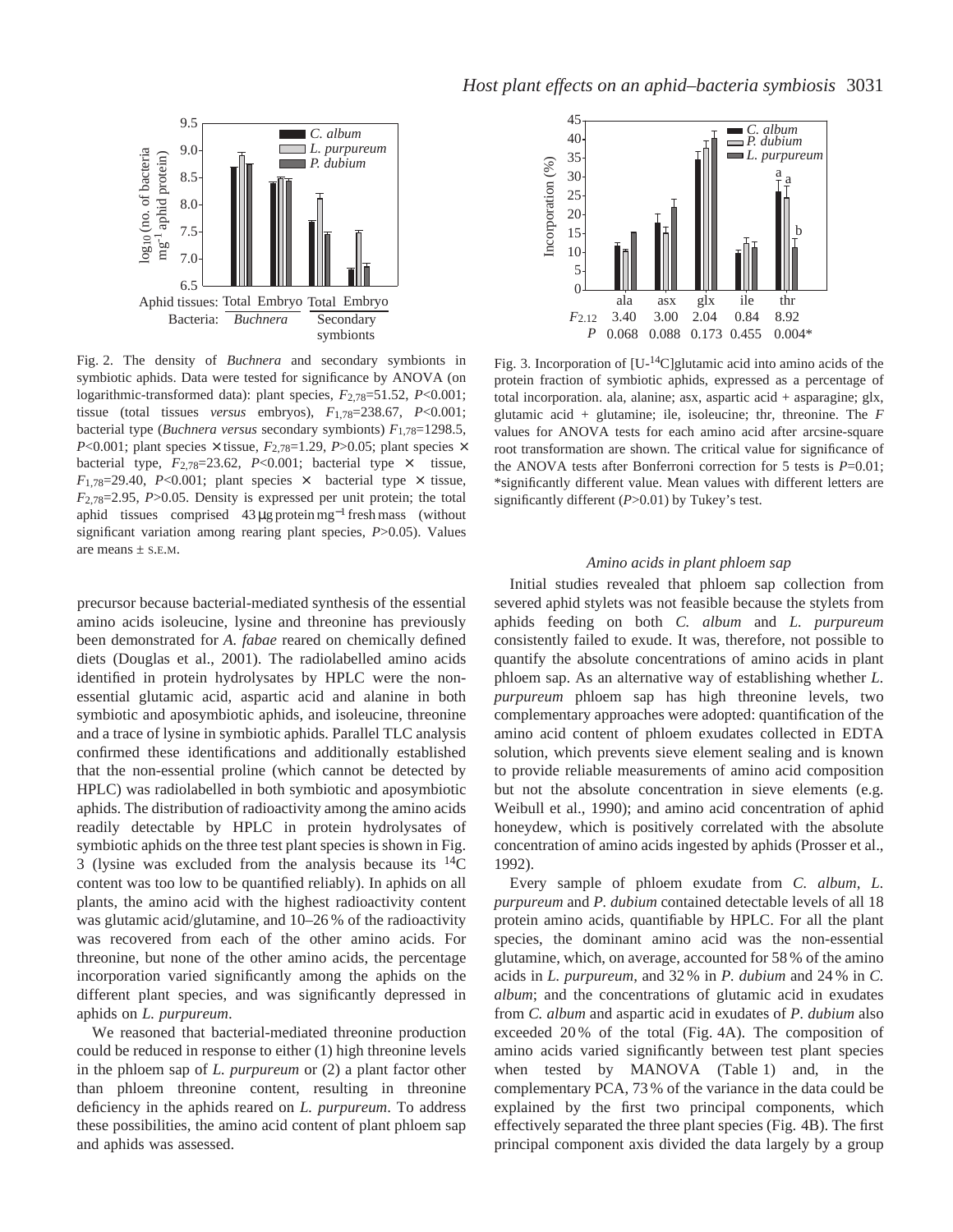

Fig. 4. Amino acid composition of phloem exudates of test plants. (A) percentage composition; values are means  $\pm$  S.E.M. (*N*=10). (B) Principal components analysis of the percentage composition data. A, alanine; D, aspartic acid; E, glutamic acid; F, phenylalanine; G, glycine; H, histidine; I, isoleucine; K, lysine; L, leucine; M, methionine; N, asparagine; Q, glutamine; R, arginine; S, serine; T, threonine; V, valine; W, tryptophan; Y, tyrosine.

of mostly essential amino acids, including isoleucine, leucine, lysine, methionine, phenylalanine and tryptophan (high in most samples of *C. album*); and the second principal component axis was strongly correlated with the amount of threonine and aspartic acid in the exudates (high in *P. dubium*, low in *L. purpureum*). Consistent with the data in Fig. 4B, the %-threonine content varied significantly between plant species (ANOVA after arcsine-square root transformation:  $F_{2,29}=54.26$ ,  $P<0.001$ ) and Tukey's test revealed that the mean value for *L. purpureum* (2.29 %) was significantly lower than that of *C. album* (3.10 %) and *P. dubium* (5.05 %) (*P*<0.05).

Table 1. *Multivariate analysis of variance (MANOVA) of amino acid concentrations (pmol exuded) in phloem exudates from the test plant species*

| Test                 | <b>Statistic</b> | $F$ -ratio | Degrees<br>of freedom | Probability<br>P |
|----------------------|------------------|------------|-----------------------|------------------|
| Wilk's               | 0.00006          | 68.60      | 20,36                 | < 0.001          |
| Lawley-Hotelling     | 352.06           | 88.0       | 18,36                 | < 0.001          |
| Pillai's             | 1.98             | 52.89      | 22,36                 | < 0.001          |
| Roy's                | 301.89           |            |                       |                  |
| $s=2, m=7.5, n=4.0.$ |                  |            |                       |                  |

The concentration of amino acids in honeydew from symbiotic aphids feeding from *P. dubium* was almost two orders of magnitude greater than for aphids on *C. album* and *L. purpureum*. After logarithmic transformation of the data to obtain normal distributions, the total concentration of amino acids and concentration of threonine was significantly higher in honeydew from aphids on *P. dubium* than the other plants, but as a percentage of the total amino acids, the threonine content did not vary significantly with plant species (Table 2).

In summary, the level of threonine is not elevated either as a percentage of the total amino acids in phloem-exudates of the phloem sap of *L. purpureum* or as the absolute concentration in the honeydew of aphids feeding on *L. purpureum*. These data do not support the hypothesis posed above that bacterialmediated threonine synthesis is reduced in response to high threonine levels in *L*. *purpureum*.

#### *The free amino acid pools of the aphids*

The approach to exploring the impact of depressed threonine production in symbiotic aphids on *L. purpureum* derives from current understanding of the metabolic consequences of eliminating the bacterial symbiosis from aphids (Wilkinson, 1998). Aposymbiotic aphids have elevated free amino acid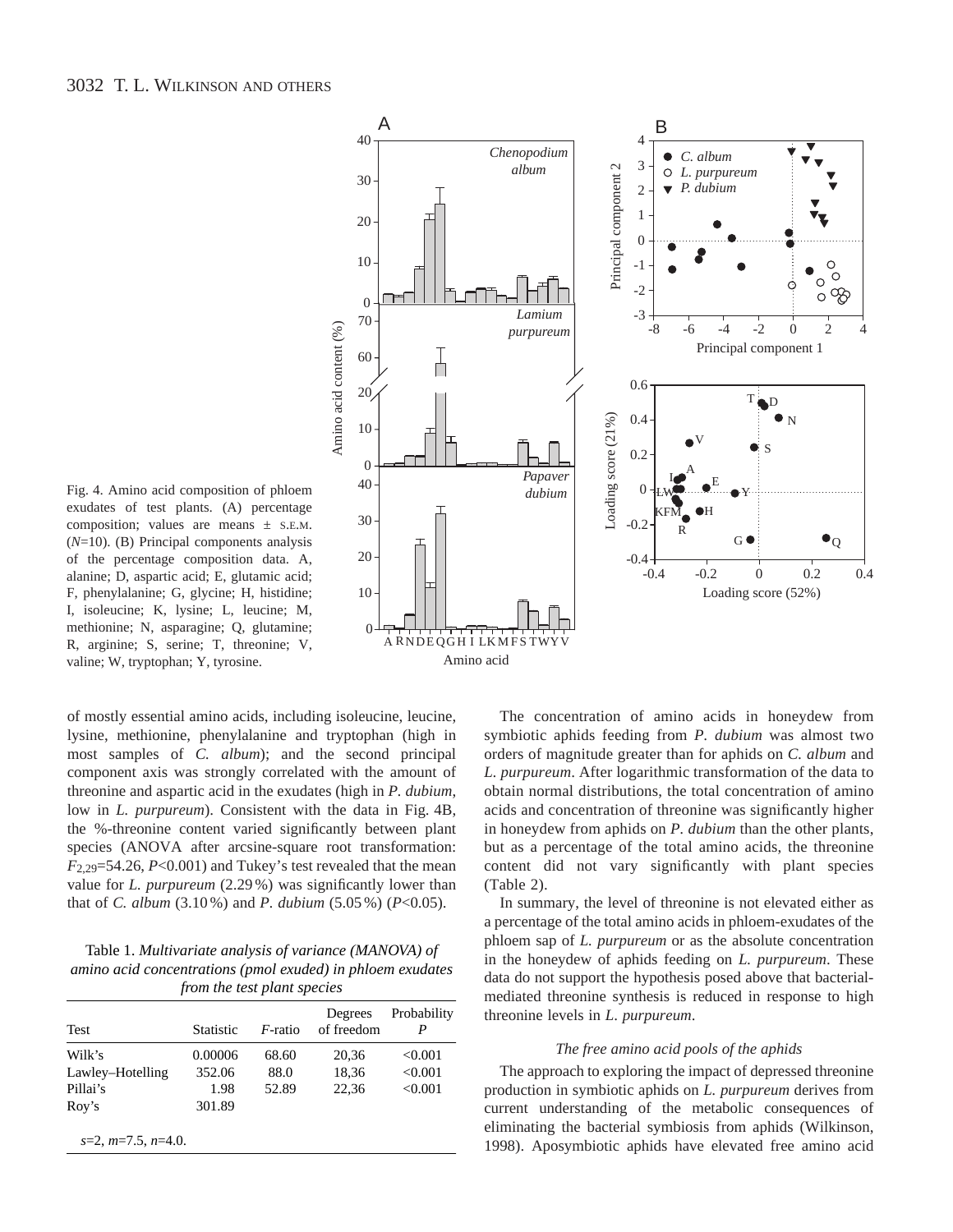|                   | Log <sub>10</sub> (nmol amino acids $\mu$ g <sup>-1</sup> honeydew) | Threonine content       |                   |
|-------------------|---------------------------------------------------------------------|-------------------------|-------------------|
| Plant species     | Total                                                               | Threonine               | (% )              |
| Chenopodium album | $3.49 \pm 0.22^b$                                                   | $1.60 \pm 0.13^b$       | $2.0 \pm 0.61$    |
| Lamium purpureum  | $3.57 \pm 0.12^b$                                                   | $1.17 \pm 0.39^{\rm b}$ | $1.4 \pm 0.46$    |
| Papaver dubium    | $5.39 \pm 0.13^a$                                                   | $3.73 \pm 0.14^a$       | $2.4 \pm 0.38$    |
| ANOVA $F_{2,24}$  | 43.14, $P < 0.001$                                                  | 29.81, $P<0.001$        | $1.97, P > 0.05*$ |

Table 2. *Amino acids in the honeydew of aphids* 

concentrations relative to symbiotic aphids but the concentration of one-to-several essential amino acids is significantly lower in aposymbiotic aphids than symbiotic aphids, e.g. phenylalanine, isoleucine and threonine in dietreared *Acyrthosiphon pisum* (Prosser and Douglas, 1991) and leucine in diet-reared *Aphis fabae* (Douglas et al., 2001). This distinctive pattern has been interpreted as a limitation of the synthesis of protein (which has a relatively invariant amino acid composition) in aposymbiotic aphids by the essential amino acid(s) with depressed free concentrations, and accumulation of other non-limiting amino acids in the free amino acid pool (e.g. Prosser and Douglas, 1991; Liadouze et al., 1995; Wilkinson, 1998). By extension of this reasoning, if depressed threonine synthesis limits protein synthesis and growth of symbiotic aphids on *L. purpureum*, then the threonine concentration in the free amino acid pools of these aphids is predicted to be significantly lower than in aphids on other plants.

The total free amino acid content of the aphids on all test plants was significantly elevated by aposymbiosis (Table 3), and most amino acids contributed to the difference between symbiotic and aposymbiotic aphids (Fig. 5). The only amino acids with lower mean concentration in aposymbiotic aphids than symbiotic aphids were the essential amino acids threonine, for aphids on all plants, and isoleucine, for aphids on *P. dubium*, and the non-essential amino acids alanine/tyrosine (these amino acids could not be separated with confidence in all samples).

The pattern of variation in threonine and isoleucine concentrations was examined further by ANOVA (Table 3). For threonine, the impact of aposymbiosis varied with plant species (the interaction term is significant) and the threonine concentration in symbiotic aphids on *L. purpureum* was significantly lower than in symbiotic aphids on *C. album* and *P. dubium*, but did not differ significantly from aposymbiotic aphids on any plant species. The concentration of isoleucine varied significantly with plant species (it was significantly elevated in aphids on *C. album* relative to aphids on *L. purpureum* and *P. dubium*), but was not significantly influenced by aposymbiosis. The low concentration of alanine/tyrosine (both non-essential amino acids) in the aposymbiotic plant-reared aphids probably parallels the significantly depressed alanine (but not tyrosine) content in aposymbiotic diet-reared *A. fabae* (Douglas et al., 2001) and,

|                                                                       | Total amino acids<br>(nmol mg <sup>-1</sup> aphid mass)      |                                                                                        | Threonine<br>(nmol mg <sup>-1</sup> aphid mass)                               |                                                                                        | Isoleucine<br>$(nmol \, mg^{-1}$ aphid mass)                                                    |                                                                                      |  |
|-----------------------------------------------------------------------|--------------------------------------------------------------|----------------------------------------------------------------------------------------|-------------------------------------------------------------------------------|----------------------------------------------------------------------------------------|-------------------------------------------------------------------------------------------------|--------------------------------------------------------------------------------------|--|
| Plant species                                                         | Symbiotic<br>aphids                                          | Aposymbiotic<br>aphids                                                                 | Symbiotic<br>aphids                                                           | Aposymbiotic<br>aphids                                                                 | Symbiotic<br>aphids                                                                             | Aposymbiotic<br>aphids                                                               |  |
| Chenopodium album<br>Lamium purpureum<br>Papaver dubium               | $44.8 \pm 2.40^b$<br>$35.6 \pm 1.31^b$<br>$39.72 \pm 2.79^b$ | $104.6 \pm 3.35^{\text{a}}$<br>$87.8 \pm 5.51$ <sup>a</sup><br>$97.0 \pm 5.40^{\circ}$ | $1.81 \pm 0.165$ <sup>a</sup><br>$0.71 \pm 0.134$ c<br>$1.41 \pm 0.109^{a,b}$ | $1.04 \pm 0.130$ <sup>b,c</sup><br>$0.62 \pm 0.030$ <sup>c</sup><br>$1.05+0.049^{b,c}$ | $1.19 \pm 0.107$ <sup>a</sup><br>$0.51 \pm 0.079$ <sup>b,c</sup><br>$0.37+0.047^{\mathrm{b,c}}$ | $1.28 \pm 0.162^a$<br>$0.68 \pm 0.118$ <sup>b</sup><br>$0.15 \pm 0.089$ <sup>c</sup> |  |
| ANOVA <sup>1</sup><br>Plant species<br>F <sub>2.42</sub><br>Symbiosis | 7.21, 0.01 > P > 0.001                                       |                                                                                        | 24.54, $P < 0.001$                                                            |                                                                                        | 43.00, $P < 0.001$                                                                              |                                                                                      |  |
| $F_{1,42}$<br>Interaction                                             | 398.21, P<0.001                                              |                                                                                        | 19.04, $P<0.001$                                                              |                                                                                        | 0.03, P > 0.05                                                                                  |                                                                                      |  |
| $F_{2,42}$                                                            | 0.09, P > 0.05                                               |                                                                                        | 4.45, $0.01 < P < 0.05$                                                       |                                                                                        | 1.84, $P > 0.05$                                                                                |                                                                                      |  |

Table 3. *Amino acids in the free amino acid fraction of aphids* 

1Data for total amino acid content were logarithmically transformed to obtain homogeneous variance. Values are means  $\pm$  s.e.m. ( $N=8$ ).

Mean values with different letters are significantly different (*P*<0.05) by Tukey's test.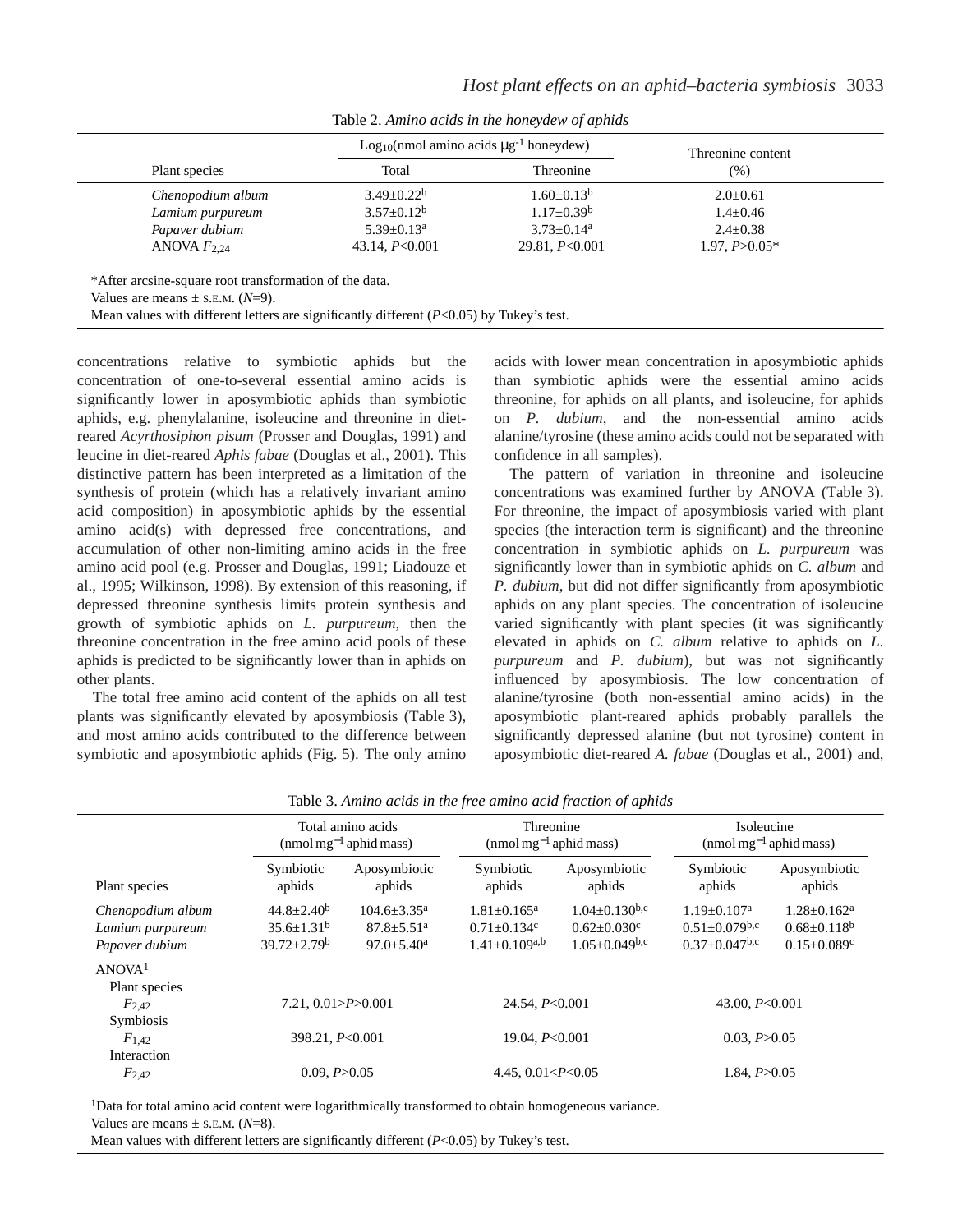

Fig. 5. Amino acid composition of the free amino acid fraction in symbiotic aphids (closed bars) and aposymbiotic aphids (open bars). ala/tyr, alanine + tyrosine; arg/gly, arginine + glycine; asx, aspartic acid + asparagine; glx, glutamic acid + glutamine; his/ser, histidine + serine; ile, isoleucine; leu, leucine; lys, lysine; met/trp, methionine + tryptophan; phe, phenylalanine; thr, threonine; val, valine. Values are means  $\pm$  s.e.m. ( $N=8$ ).

although the metabolic basis of this effect is unknown, it was not investigated further here.

Supplementary experiments were conducted to address whether the low free threonine concentration in symbiotic aphids on *L. purpureum* (Table 3) is a general chacteristic of small or slowly growing aphids. On the plant *Trifolium repens*, *A. fabae* grows and develops slowly, linked to poor settling and low feeding rates (Adams and Douglas, 1997). The pattern of amino acids in aphids reared to 9 days on this plant broadly resembled that of aphids on *C. album* and *P. dubium*. The threonine concentration was significantly lower in aposymbiotic aphids (0.83±0.158 nmol mg−<sup>1</sup> aphid mass) than in symbiotic aphids  $(1.55\pm0.126 \text{ nmol mg}^{-1})$  (mean  $\pm$  s.e.m., 8 replicates, *t*14=3.54, 0.01>*P*>0.001), even though the total free amino acid concentration was significantly higher in aposymbiotic aphids (98.5±7.13 nmol mg<sup>−</sup>1) than in symbiotic aphids (44.3±5.06 nmol mg<sup>−</sup>1) (*t*14=6.19, *P*<0.001).

#### **Discussion**

*Aphis fabae* has an absolute requirement for its complement of symbiotic bacteria. When the bacteria are eliminated by antibiotic treatment, larval growth is impaired and reproductive output is essentially abolished (the few live offspring that are deposited die without developing or growing) in *A. fabae* reared both on plants (this study) and on chemically defined diets (Douglas et al., 2001). Other aphid species display broadly comparable dependence on the bacterial symbiosis (e.g. Douglas, 1988; Douglas, 1992; Sasaki et al., 1991). The clone of *A. fabae* used in this study bore both *Buchnera*, the 'primary symbiont' of most aphids, and 'secondary symbionts' of unknown taxonomic affiliation, and both forms were eliminated by the antibiotic treatment. It is very likely that the insect requires the *Buchnera* but not the secondary symbionts because in the pea aphid *Acyrthosiphon pisum*, whose microbiology is better studied than that of *A. fabae*, secondary symbionts are not universal and can impair aphid performance (Chen and Purcell, 1997; Chen et al., 2000; Fukatsu et al., 2000; Sandstrom et al., 2001; Darby et al., 2001). However, definitive evidence on the significance of *Buchnera* and secondary symbionts to *A. fabae* must await further study of the microbiology of *A. fabae*.

This first analysis of the impact of the species of rearing plant on the bacterial symbiosis in any phytophagous insect has revealed plant-linked variation in both the density and function of the symbiotic bacteria. The principal topics addressed here are the nature of the plant factors causing the differences in the symbiosis and the relationship between the various impacts of the plant species on bacterial symbiosis. To tease apart the various issues, bacterial symbiosis in aphids reared on *Chenopodium album* and *Papaver dubium*, plant species on which the symbiosis promotes aphid growth, is considered first, and followed by an analysis of the symbiosis in aphids reared on *Lamium purpureum*, where the performance of symbiotic aphids is selectively depressed (see Fig. 1).

## *The aphid-bacterial symbiosis on* Chenopodium album *and* Papaver dubium

Two lines of evidence indicate that *C. album* and *P. dubium* are not nutritionally equivalent for *A. fabae*. First, their phloem exudates differ in amino acid composition (Fig. 4), with *P. dubium* relatively enriched in the essential amino acid threonine and many samples of *C. album* enriched in several essentials, including isoleucine. Second, the dominant compounds contributing to the mass of aphid honeydew are sugars derived from ingested sucrose (Klingauf, 1987), and the high concentration of amino acids per unit mass of honeydew produced by aphids on *P. dubium* (Table 2) is indicative of a low sugar:amino acid ratio in the phloem sap of this plant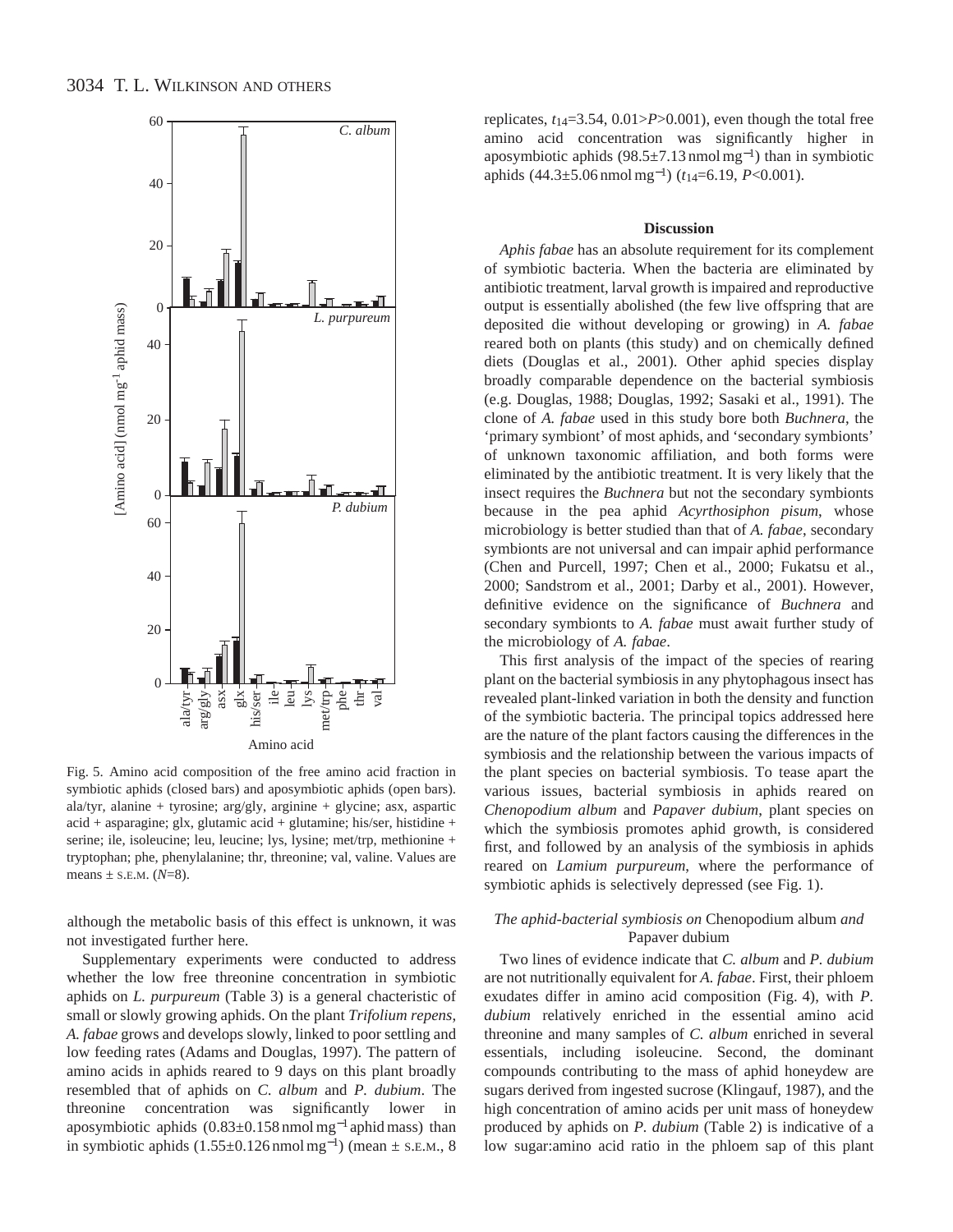species. The excellent performance of *A. fabae* on these plant species is consistent with data on diet-reared aphids, indicating that this species is tolerant of a range of dietary amino acid inputs (e.g. Leckstein and Llewellyn, 1973; Douglas et al., 2001).

In *A. fabae* on chemically defined diets, the density and function of the symbiotic bacteria vary with dietary amino acid content. Specifically, the density of symbiotic bacteria, especially secondary symbionts, is increased in aphids on diets of high sucrose:amino acid content (T. L. Wilkinson and A. E. Douglas, manuscipt in preparation) and bacterial-mediated synthesis of isoleucine and threonine from 14C-glutamic acid is elevated on diets from which the same amino acid is omitted (this effect is significant for isoleucine) (Douglas et al., 2001). The striking feature of the response of *A. fabae* to *C. album* and *P. dubium* is that it does not involve detectable differences in the bacterial populations (Fig. 2) or function (Fig. 3). These results raise the possibility that the aphid–bacterial symbiosis does not necessarily respond to variation in amino acid composition of plants and diets in the same way, either because the nutritional differences between plants are less extreme than in those used in diet studies or because of fundamental differences between plants and diets as a food source (e.g. plant phloem sap is under pressure and is nutritionally far more complex than diets, and plants provide multiple olfactory and mechanosensory cues that are absent from diets). A further difference between the plant- and diet-reared *A. fabae* is that the essential amino acid specifically depressed in the free amino acid pool of aposymbiotic aphids is threonine (Fig. 5) for aphids reared on plants and leucine (Douglas et al., 2001) for diet-reared insects, suggesting that protein synthesis and growth of aposymbiotic aphids may be limited by the loss of bacterial-derived threonine on plants and leucine on diets.

In other respects, the bacterial symbiosis in *A. fabae* reared on *C. album* and *P. dubium* is comparable to other systems. The density of *Buchnera* in these plant-reared aphids, at 2.0–3.2×10<sup>7</sup> cells mg<sup>-1</sup> aphid fresh mass, is broadly comparable to published values for *A. fabae* on chemically defined diets, at 2.5×10<sup>7</sup> cells mg−<sup>1</sup> (Douglas et al., 2001), and slightly higher than for plant-reared *Schizaphis graminum*, at  $1.2\times10^{7}$  cells mg<sup>-1</sup> (Baumann and Baumann, 1994), and *Acyrthosiphon pisum*, at 1.5×10<sup>7</sup> cells mg−<sup>1</sup> (Humphreys and Douglas, 1997). The plant-reared *A. fabae* synthesize the same array of amino acids from  $^{14}$ C-glutamic acid (Fig. 3) as previously reported for diet-reared *A. fabae* (Douglas et al., 2001) and *Ac. pisum* (Febvay et al., 1995). However, detailed between-study comparisons of the quantitative pattern of  $^{14}C$ incorporation into amino acids would be inappropriate because the mode of delivery of radioisotope and timescale of experiments differed between studies.

The aphids on *C. album* had a distended stomach bearing white precipitate. This feature is chacteristic of aphids feeding on plants of the family Chenopodiaceae (Edwards, 1964) and, although the specific cause of this response is not fully understood, it is commonly associated with poor aphid performance and premature mortality (Kift et al., 1996;

Williams et al., 1997). For *A. fabae* on *C. album*, however, no such negative effects were evident in either laboratory or field experiments (this study; Raymond et al., 2000), although the enlarged stomach may have contributed to the significantly greater mass of the 9-day-old larval *A. fabae* on *C. album* than those on *P. dubium* (Fig. 1).

## *The aphid-bacterial symbiosis on* Lamium purpureum

Symbiotic aphids reared on *L. purpureum* performed poorly, had low rates of bacterial-mediated threonine synthesis and bore a high density of symbiotic bacteria, especially the secondary symbionts, compared to aphids on *C. album* and *P. dubium*. On the basis of our current understanding of dietary impacts on the symbiosis, these characteristics cannot readily be attributed to amino acid composition of the phloem sap in *L. purpureum*. There are two issues. First, the composition of amino acids is more unbalanced in the phloem exudates of *L. purpureum* than in those of *C. album* and *P. dubium*, with just one non-essential amino acid, glutamine, accounting for more than 50 %, and essential amino acids contributing less than 10 %, of the total amino acid content (Fig. 4A). Other host plants of *A. fabae,* however, have phloem amino acids as unbalanced as in *L. purpureum*. For example, *Vicia faba*, which supports high growth and reproductive rates of *A. fabae* subsp. *fabae* (Douglas, 1997) has phloem sap with the nonessential asparagine at greater than 50 % and essential amino acids at less than 10 % (Douglas, 1993). The implication is that essential amino acid synthesis by symbiotic bacteria may be of particular nutritional value to *A. fabae* on *L. purpureum*, but that the amino acid composition of *L. purpureum* phloem sap is anticipated to be compatible with high performance of *A. fabae*. The second issue is that *L. purpureum* phloem sap has a low content of the essential amino acid threonine compared to that in *C. album* and *P. dubium* (Fig. 4). The depressed threonine production in symbiotic aphids on *L. purpureum* (Fig. 3) is the reverse of the prediction from studies of dietreared *A. fabae*, which revealed that bacterial-mediated threonine synthesis is elevated (although not significantly) in *A. fabae* reared on threonine-free diets (Douglas et al., 2001).

The negative effects of *L. purpureum* on the performance of *A. fabae* cannot readily be ascribed to a generalized malaise of the aphids linked to plant toxicity or impaired aphid feeding because the two consequences of such effects, namely reduced larval development rates and depressed performance of aposymbiotic aphids relative to aposymbiotic aphids on susceptible plant species (D. Adams and A. E. Douglas, 1997; unpublished results), were not observed. The key performance characteristics of the aphids on *L. purpureum* are depressed larval mass gain of symbiotic, but not aposymbiotic, aphids and low but sustained reproduction sufficient to sustain the aphid population over multiple generations. These are the characteristics anticipated of aphids whose bacterial symbiosis has been reduced, but not abolished.

The sole symbiotic property of aphids on *L. purpureum* known to be depressed is bacterial-mediated synthesis of the essential amino acid threonine. Although further work is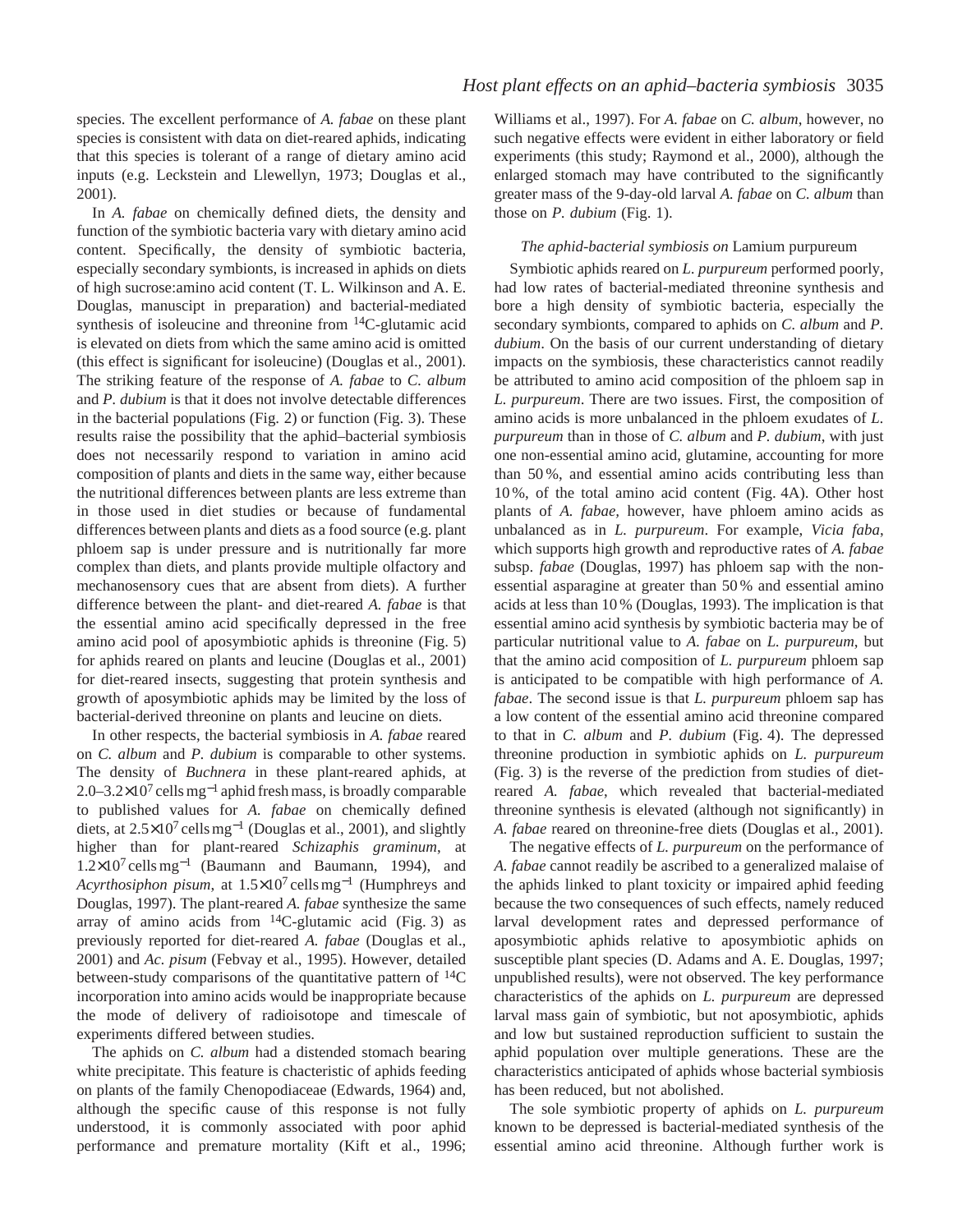# 3036 T. L. WILKINSON AND OTHERS

required to establish whether the synthesis of other essential amino acids (not derived from glutamic acid) may also be reduced, the significantly lower mean threonine content of the free amino acid fraction of symbiotic aphids on *L. purpureum* than on the other test plants (Table 3) and low threonine content of both phloem exudates of *L. purpureum* (Fig. 4) and honeydew of aphids feeding from this plant species (Table 2) together raise the possibility that threonine may be a limiting amino acid for these aphids. The key outstanding issue, however, is the extent to which the shortfall in bacterialderived threonine contributes to the poor performance of symbiotic aphids on *L. purpureum*. Threonine injections into the insect haemolymph ('blood') did not significantly improve aphid performance on *L. purpureum* (T. L. Wilkinson, L. B. Minto and A. E. Douglas, unpublished results), but this and other 'negative' results with injected amino acid supplements (e.g. Wilkinson and Ishikawa, 2000) cannot be interpreted readily in terms of aphid nutritional requirements because much of the threonine or other amino acids injected into *A. fabae* is rapidly used as a respiratory substrate and so is unavailable for biosynthetic metabolism (Wilkinson et al., 2001).

The metabolic basis of reduced net threonine synthesis in symbiotic aphids on *L. purpureum* may be linked to the role of threonine as an intermediate in isoleucine synthesis. Increased carbon flux from threonine to isoleucine, resulting in reduced net threonine synthesis relative to isoleucine, would arise from increased threonine deamination to αketobutyrate (the first step in isoleucine synthesis from threonine), as occurs, for example, by derepression of threonine deaminase in isoleucine-overproducing strains of the bacterium *Corynebacterium glutamicum* (Sahm et al., 1999). Diversion of threonine to non-protein fates (e.g. respiratory loss) may also contribute to depressed threonine production in the symbiotic aphids.

The density of symbiotic bacteria was elevated in symbiotic aphids on *L. purpureum*, but it is difficult to interpret this result in relation to aphid performance because, although the broad patterns of regulation of the aphid-bacterial symbiosis are fairly well established, the underlying mechanisms are obscure. Briefly, the complement of bacteria acquired by each aphid embryo from its mother is partitioned among the bacteriocytes as these cells differentiate and the bacteriocytes undergo several rounds of division in the embryos. After birth of the aphid, the bacteriocytes display little or no further division and they accommodate the proliferating *Buchnera* population in their cytoplasm by growth (i.e. cell expansion). In late larval development and during adult life, individual bacteriocytes lyse and their *Buchnera* population is destroyed, such that post-reproductive aphids have few or no bacteriocytes (Lamb and Hinde, 1967; Douglas and Dixon, 1987; Wilkinson and Douglas, 1998). The association between the aphid and its secondary symbionts is cytologically less intimate: the secondary symbionts are located both in sheath cells surrounding the bacteriocytes and, especially in older aphids, free in the haemolymph (Douglas and Dixon, 1987;

Chen and Purcell, 1997; Fukatsu et al., 2000). The numbers of bacteriocytes in the maternal haemocoel of the 9-day-old, finalinstar larvae of *A. fabae* reared on *L. purpureum* were comparable to those in aphids reared on the other test plant species, indicating that regulatory processes at the level of the bacteriocyte are intact in these insects. The elevated bacterial density in the aphids reared on *L. purpureum* (Fig. 2) could be interpreted as a host-mediated upregulation of the bacteria, perhaps in response to a shortfall of key essential amino acids (especially threonine), or as a consequence of impaired insectmediated suppression of bacterial proliferation rates arising from the poor performance of the aphids on this plant. The outcomes of these contrary interpretations would potentially be to alleviate and exacerbate, respectively, the negative effects of *L. purpureum* on the aphid–bacterial symbiosis. Although there are as yet insufficient data to distinguish between these two interpretations, the increased density of secondary symbionts, which in *A. pisum* can be deleterious to the insect (Chen et al., 2000; Fukatsu et al., 2000), gives some credence to the view that the elevated bacterial density may contribute to the poor performance of symbiotic aphids on *L. purpureum*. However, plant-mediated promotion of secondary symbiont abundance is unlikely to be the sole cause of poor aphid performance on *L. purpureum* because this plant is generally a poor host for *A. fabae* (Blackman, 1974), some clones of which apparently lack secondary symbionts (A. E. Douglas, unpublished results).

In summary, the balance of evidence suggests that low threonine production by the bacterial symbiosis in aphids contributes to the poor performance of symbiotic aphids on *L. purpureum*, a plant with phloem sap of relatively low threonine content. However, definitive evidence will only come from elucidation of the metabolic basis of the depressed threonine production and identification of the plant factors responsible. *L. purpureum*, like other plant species of the family Lamiaceae, has a rich array of bioactive secondary metabolites (e.g. Damtoft, 1992; Pederson, 2000) which, in principle, could include compounds that specifically target the aphid-bacterial symbiosis.

## *Concluding comments*

Plant secondary compounds with bacteriostatic and bacteriocidal properties have been described (Harborne, 1993) but, to date, no plant is known specifically to suppress the population of symbiotic bacteria in aphids or any other phloem-feeding insect. Possibly, plant-mediated disruption of these symbiotic bacteria is not a widespread plant resistance mechanism because phloem-mobile antibacterials would be incompatible with sustained sieve element function. This study provides the first empirical evidence to indicate plant-mediated interference with the nutritional function of symbiotic bacteria in aphids although, as indicated above, definitive evidence must await biochemical characterisation of the active compounds and their mode of action. Plant-mediated disruption of the aphid-bacterial nutritional interactions may be a widespread but unrecognised cause of poor insect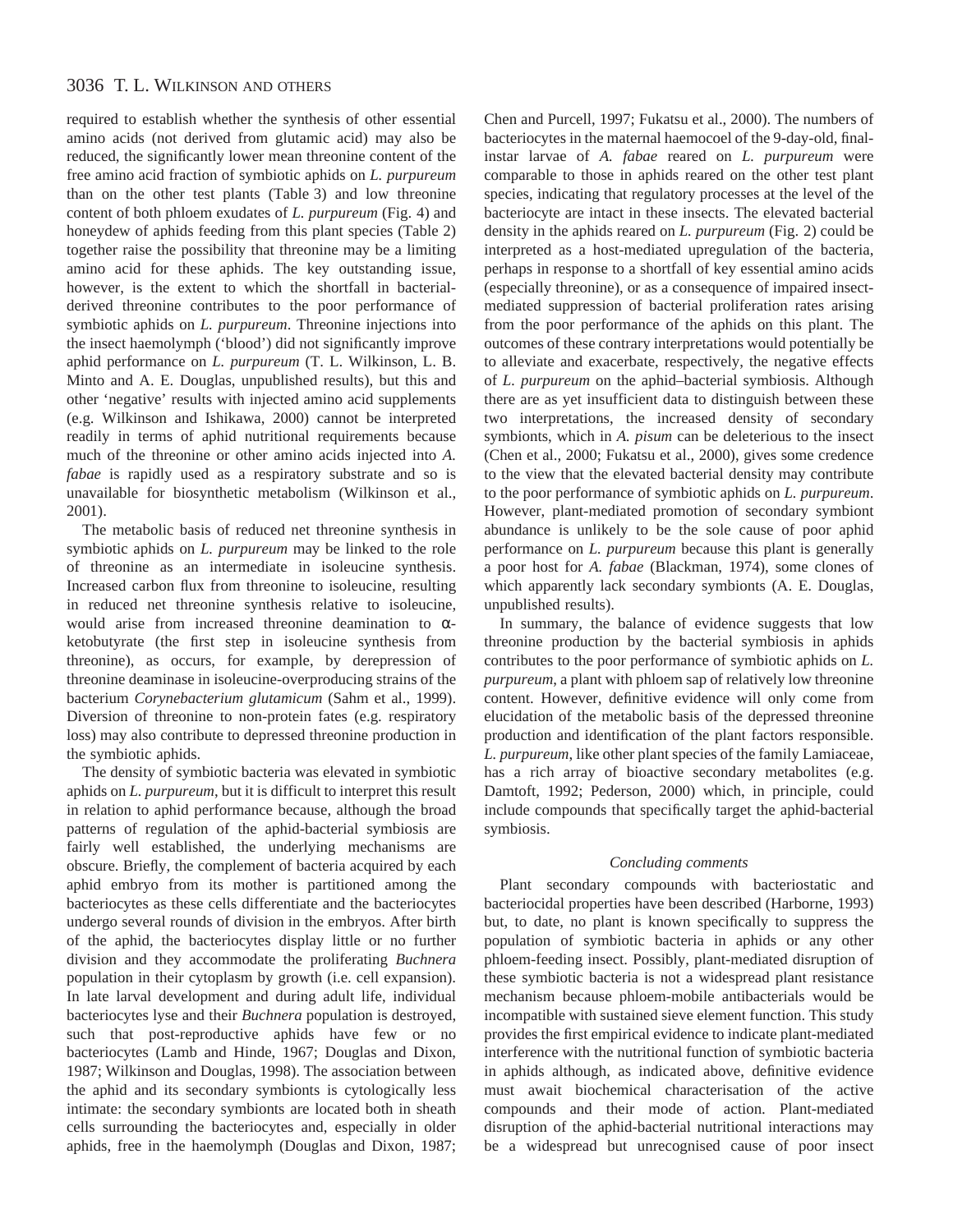performance on certain plants. Alternatively, this phenonemon may be rare, and the *A. fabae*–*L. purpureum* interaction exceptional, because of strong selection pressure on the insect not to utilize plants detrimental to the symbiosis. There is field evidence that *L. purpureum* may be included as an occasional host of *A. fabae*, despite poor aphid performance, because of the very low incidence of natural enemies of *A. fabae* on this plant, i.e. *L. purpureum* provides enemy-free space (Raymond et al., 2000).

Although much uncertainty remains as to the incidence and nature of plant resistance factors that target the bacterial symbiosis in aphids, they should not be neglected as a factor shaping the range of plant species utilized by aphids and other insects dependent on symbiotic micro-organisms. Exploitation of the bacterial symbiosis may additionally offer novel routes for improved crop protection against the many symbiotic insect pest species.

We thank Brian Smith for technical support and Dr A. J. Karley for helpful comments on the manuscript. This research was funded by the Natural Environment Research Council, UK.

#### **References**

- **Adams, D. and Douglas, A. E.** (1997). How symbiotic bacteria influence plant utilisation by the polyphagous aphid, *Aphis fabae*. *Oecolog.* **110**, 528–532.
- **Baumann, L. and Baumann, P.** (1994). Growth kinetics of the endosymbiont *Buchnera aphidicola* in the aphid *Schizaphis graminum. Appl. Environ. Microbiol.* **60**, 3440–3443.
- **Baumann, P., Baumann, L., Lai, C-Y., Rouhbakhsh, D., Moran, N. A. and Clark, M. A.** (1995). Genetics, physiology, and evolutionary relationships of the genus *Buchnera*: intracellular symbionts of aphids. *Ann. Rev. Microbiol.* **49**, 55–94.
- **Blackman, R L.** (1974). *Aphids*. London, Ginn and Co. Ltd.
- **Blackman, R. L. and Eastop, V. F.** (1984). *Aphids on the World's Crops: An Identification Guide*. Chichester, UK, John Wiley and Sons.
- **Buchner, P.** (1966). *Endosymbiosis of Animals with Plant Micro-organisms*. London, Wiley.
- **Charles, H. and Ishikawa, H.** (1999). Physical and genetic map of the genome of *Buchnera*, the primary endosymbiont of the pea aphid, *Acyrthosiphon pisum*. *J. Mol. Evol.* **48**, 142–150.
- **Chen, D. Q. and Purcell, A. H.** (1997). Occurrence and transmission of facultative endosymbionts in aphids. *Curr. Microbiol.* **34,** 220–225.
- **Chen, D. Q., Montllor, C. B. and Purcell, A. H.** (2000). Fitness effects of two facultative endosymbiotic bacteria on the pea aphid, *Acyrthosiphon pisum*, and the blue alfalfa aphid, *A. kondoi. Ent. Exp. Appl.* **95**, 315–323.
- **Damtoft, S.** (1992). Iridoid glucosides from *Lamium album*. *Phytochem.* **31**, 135–137.
- **Darby, A. C., Birkle, L. M., Turner, S. L. and Douglas, A. E.** (2001). An aphid-borne bacterium allied to the secondary symbionts of whitefly. *FEMS Microbiol. Ecol.* **36**, 43–50.
- **Douglas, A. E.** (1988). On the source of sterols in the green peach aphid, *Myzus persicae*, reared on holidic diets. *J. Insect Phys.* **34**, 403–408.
- **Douglas, A. E.** (1989). Mycetocyte symbiosis in insects. *Biol. Rev.* **69**, 409–434.
- **Douglas, A. E.** (1992). Requirement of pea aphids (*Acyrthosiphon pisum*) for their symbiotic bacteria. *Ent. Exp. Appl.* **65**, 195–198.
- **Douglas, A. E.** (1993). The nutritional quality of phloem sap utilized by natural aphid populations. *Ecol. Entomol.* **18**, 31–38.
- **Douglas, A. E.** (1996). Reproductive failure and the free amino acid pools of pea aphids (*Acyrthosiphon pisum*) lacking symbiotic bacteria. *J. Insect Physiol.* **42**, 247–255.
- **Douglas, A. E.** (1997). Provenance, experience and plant utilisation by the polyphagous aphid, *Aphis fabae*. *Ent. Exp. Appl.* **83**, 161–170.
- **Douglas, A. E.** (1998). Nutritional interactions in insect–microbial symbioses: aphids and their symbiotic bacteria *Buchnera*. *Ann. Rev. Entomol.* **43**, 17–37.
- **Douglas, A. E.** (2000). Reproductive diapause and the bacterial symbiosis in the sycamore aphid *Drepanosiphum platanoidis*. *Ecol. Entomol.* **25**, 256–261.
- **Douglas, A. E. and Dixon, A. F. G.** (1987). The mycetocyte symbiosis in aphids: variation with age and morph in virginoparae of *Megoura viciae* and *Acyrthosiphon pisum*. *J. Insect Physiol.* **33**, 109–113.
- **Douglas, A. E., Minto, L. B. and Wilkinson, T. L.** (2001). Quantifying nutrient production by the microbial symbionts in an aphid. *J. Exp. Biol.* **204**, 349–358.
- **Dowd, P. F.** (1991). Symbiont-mediated detoxification in insect herbivores. In *Microbial Mediation of Plant-Herbivore Interactions* (ed. P. Barbosa, V. A. Krischik and C. G. Jones), pp. 411–440. New York, Wiley.
- **Edwards, J. S.** (1964). On the use of gut characters to determine the origin of migrating aphids. *Ann. Appl. Biol.* **55**, 485–494.
- Febvay, G., Liadouze, I., Guillaud, J. and Bonnot, G. (1995). Analysis of energetic amino acid metabolism in *Acyrthosiphon pisum*: a multidimensional approach to amino acid metabolism in aphids. *Arch. Insect Biochem. Physiol.* **29**, 45–69.
- **Febvay, G., Rahbe, Y., Rynkiewiecz, M., Guillaud, J. and Bonnot, G.** (1999). Fate of dietary sucrose and neosynthesis of amino acids in the pea aphid, *Acyrthosiphon pisum*, reared on different diets. *J. Exp. Biol.* **202**, 2639–2652.
- Fukatsu, T., Nikoh, N., Kawai, R. and Koga, R. (2000). The secondary endosymbiotic bacterium of the pea aphid *Acyrthosiphon pisum* (Insecta: Homoptera). *Appl. Environ. Microbiol.* **66**, 2748–2758.
- **Harborne, J. B.** (1993). *Introduction to Ecological Biochemistry* (fourth edition). London, Academic Press.
- **Humphreys, N. J. and Douglas, A. E.** (1997). The partitioning of symbiotic bacteria between generations of an insect: a quantitative study of *Buchnera* in the pea aphid (*Acyrthosiphon pisum*) reared at different temperatures. *Appl. Environ. Microbiol.* **63**, 3294–3296.
- Jones B. N., Paabo, S. and Stein, S. (1981). Amino acid analysis and enzymatic sequence determination of peptides by an improved *o*phthaldialdehyde precolumn labelling procedure. *J. Liquid Chrom.* **4**, 565–586.
- Jones, C. G. (1984). Microorganisms as mediators of plant resource exploitation by insect herbivores. In *A New Ecology: Novel Approaches to Interactive Systems* (ed. P. W. Price, C. N. Slobodchikoff and W. S. Gand), pp. 53–99. New York, Wiley.
- **Kiernan, J. A.** (1981). *Histological and Histochemical Methods: Theory and Practice*. Oxford, Pergamon Press.
- **Kift, N. B., Dewar, A. M., Werker, A. K. and Dixon, A. F. G.** (1996). The effect of plant age and virus infection on survival of *Myzus persicae* on sugar beet. *Ann. Appl. Biol.* **129**, 371–378.
- **King, R. W. and Zeevaart, J. A. D.** (1974). Enhancement of phloem exudation from cut petioles by chelating agents. *Plant Phys.* **53**, 96–103.
- **Klingauf, F. A.** (1987). Feeding, adaptation and excretion. In *Aphids, Their Biology, Natural Enemies and Control*, vol. A (ed. A. K. Minks and P. Harrewijn), pp. 225–254. Amsterdam: Elsevier.
- Lamb, K. P. and Hinde, R. (1967). Structure and development of the mycetome of the cabbage aphid *Brevicoryne brassicae*. *J. Invert. Pathol.* **9**,  $3 - 11$ .
- **Leckstein, P. M. and Llewellyn, M.** (1973). Effect of dietary amino acids on the size and alary polymorphism of *Aphis fabae*. *J. Insect Phys.* **19**, 973–980.
- Liadouze, I., Febvay, G., Guillaud, J and Bonnot, G. (1995). Effect of diet on the free amino acid pools of symbiotic and aposymbiotic pea aphids, *Acyrthosiphon pisum*. *J. Insect Phys.* **41**, 33–40.
- **Munson, M. A., Baumann, P. and Kinsey, M. G.** (1991). *Buchnera* gen. nov. and *Buchnera aphidicola* sp. nov., a taxon consisting of the mycetocyte associated primary endosymbionts of aphids. *Int. J. Syst. Bact.* **41**, 566–568.
- Pedersen, J. A. (2000). Distribution and taxonomic implications of some phenolics in the family Lamiaceae determined by ESR spectroscopy. *Biochem. Syst. Ecol.* **28**, 229–253.
- **Ponsen, M. B.** (1976). Anatomy of an aphid vector: *Myzus persicae*. In *Aphids as Virus Vectors* (ed. K. F. Harris and K. Maramorosch), pp. 63–82. New York, Academic Press.
- Prosser, W. A. and Douglas, A. E. (1991). The aposymbiotic aphid: an analysis of chlortetracycline-treated pea aphid, *Acyrthosiphon pisum*. *J. Insect Phys.* **37**, 713–719.